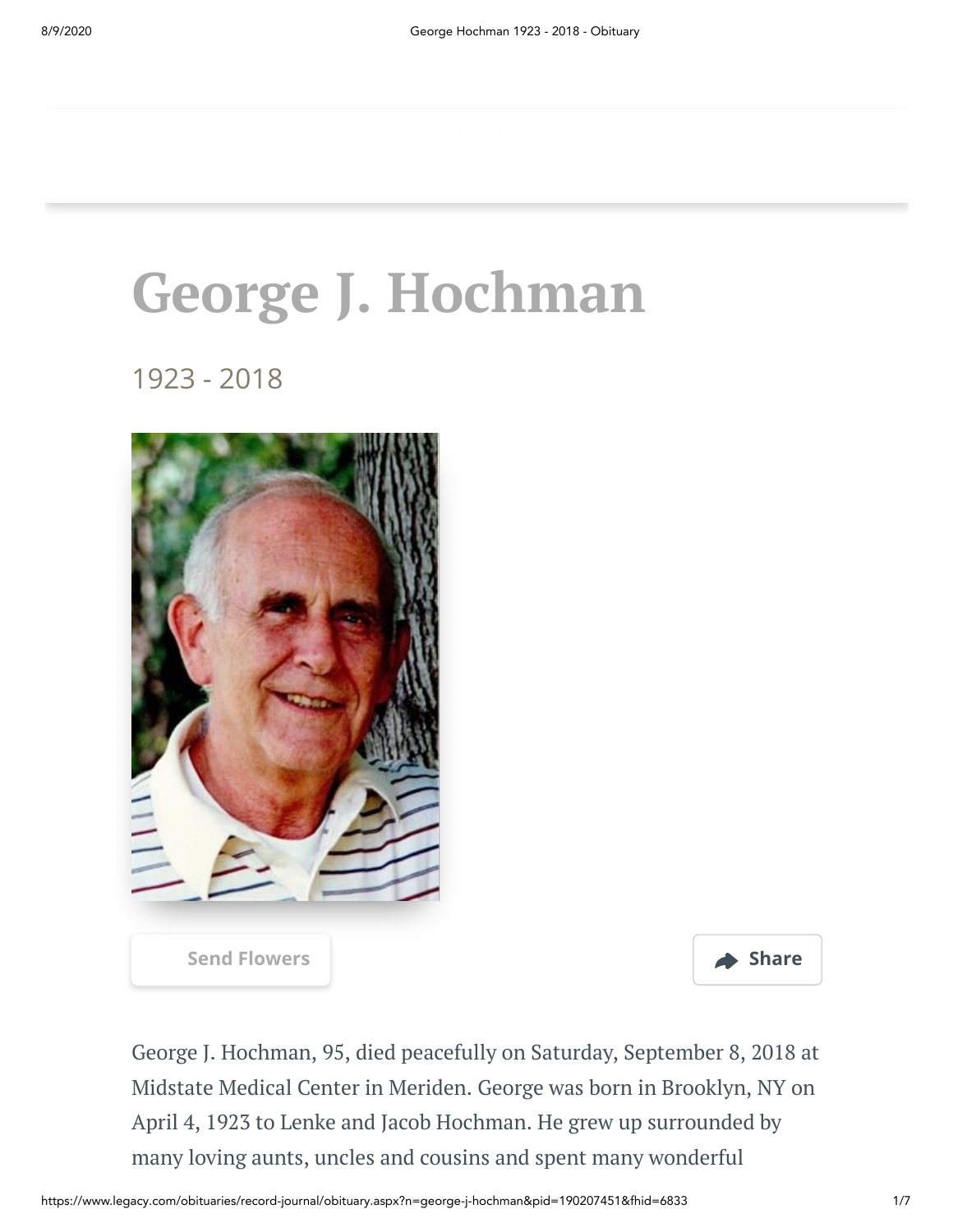summers swimming at Coney Island.

He was a veteran having served in the U.S. Navy towards the end of World War II, including time as an electronics tech aboard the USS Adonis. After the war, he returned to City College of New York and received a B.S. degree in Mechanical Engineering. He retired from American Cyanamid in Wallingford, CT in 1990 after thirty-eight years.

George enjoyed traveling extensively after his retirement and was known for his love of history, photography, engineering, many sports (including horse racing), baking Hungarian treats and sense of humor until his last days. He will be best remembered for his love of family and devotion to those close to him.

He will be greatly missed by his children, Michael Hochman and wife Nancy of Bethpage, NY, Debby Epp and husband Charlie of Wethersfield, Stephen Hochman and wife Judy of Westminster, MD; grandchildren, Jeffrey and Cassandra Epp; step-granddaughter, Nancy Pantino; his former wife, Nan Kaplan to whom he remained close; step-great grandchildren, Anthony and Carlo of NY; his beloved sister, Clara Kravette and husband Stan of FL; a special niece, Linda Newman and husband Steve of FL; nephew, Alan Kravette and family; cousin, Paul Newman and wife Emily, as well as many cousins. Besides his parents, he was predeceased by his sister, Magda Halpern, her husband Sid and their children.

A gathering for friends and family to celebrate his life will be held at a later date. In lieu of flowers, donations may be made to Special Olympics of CT [\(soct.org](http://soct.org/)). For online condolences, please visit [www.jferryfh.com](http://www.jferryfh.com/)

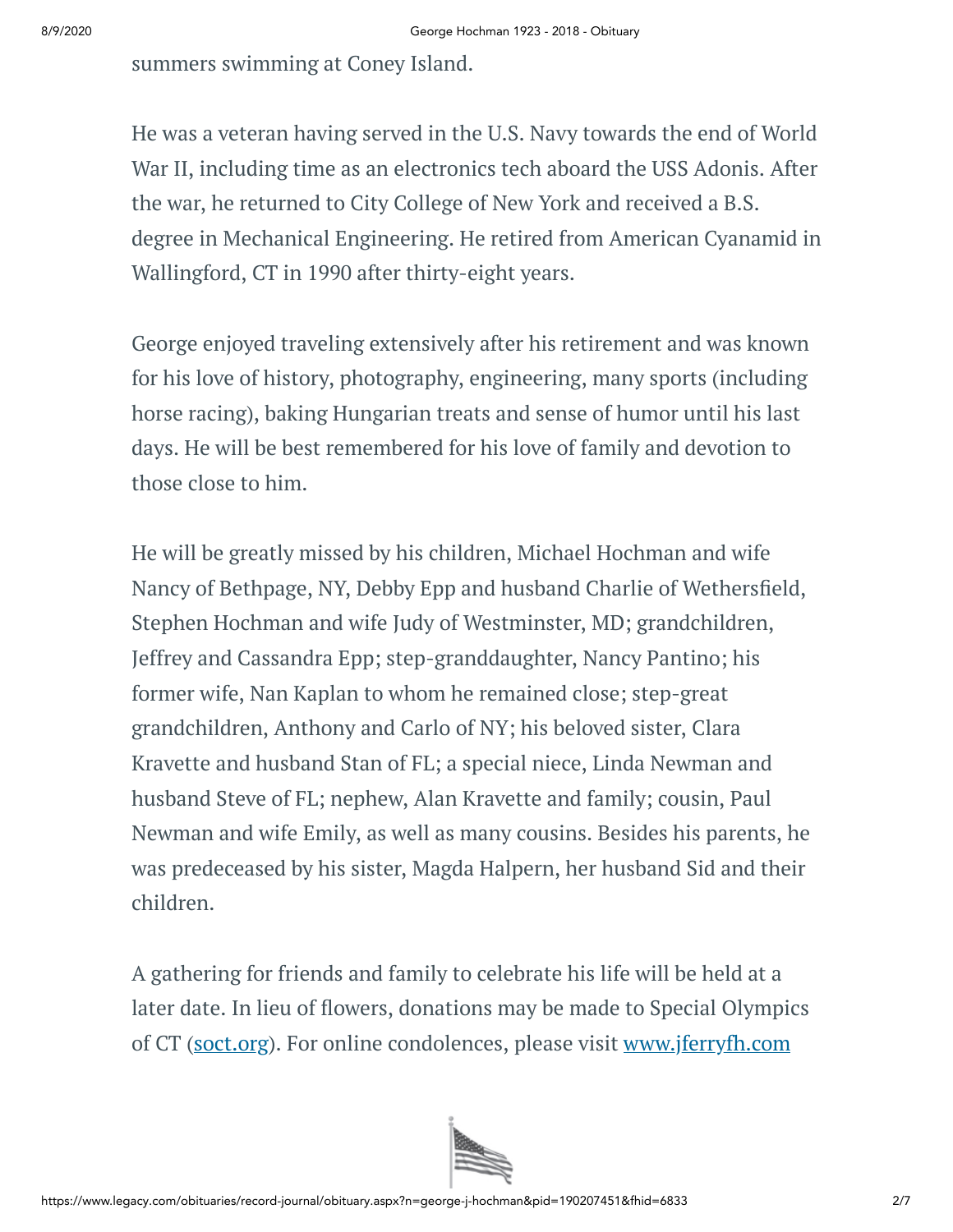To Plant Memorial Trees in memory, please visit our **[Sympathy](https://sympathy.legacy.com/en-us/funeral-flowers/name/george-hochman-funeral-flowers/p190207451/?affiliateId=1504&pm=240) Store**.

Published in The Record-Journal from Sep. 13 to Sep. 14, 2018.

**Hochman Pages** [See more records on Ancestry](https://adclick.g.doubleclick.net/pcs/click?xai=AKAOjsuZARaFZAm5VRv64FJXdVS-8KXKzcredCmeS9dgzgLcV_tN_d0-t264SwOV2fAIWpIrarfgV0P-0MNkuYvfVtXZI8sZB-y_68fgjHkMmCtiJNf387X4WaIm-SI2GwCFvztK82QUkDdSvZ7Pxn1vEZgGG0A5wn7OzhFMF1sJ1076TSxNuPuwFimp7_BYwBw0uJDWfFgfU6wua50RtnLUwSxDWq56J6UXUvK113j6H9JG1QFE6luiYydNATaFl4wlSJKISBK8d2p9Xx5N9RomaFjxnfcwJNlB5_usQUwOp8JNXT7uGfwauQ&sig=Cg0ArKJSzGhvZ5_vcZCSEAE&urlfix=1&adurl=https://prf.hn/click/camref:1101l3yjc/adref:77841/destination:https://www.ancestry.com/cs/partner-records%3FflowId%3DpartnersBirth%26gsfn%3DGeorge%26gsln%3DHochman)

### **MEMORIAL EVENTS**

No memorial events are currently scheduled. To offer your sympathy during this difficult time, you can now have memorial trees planted in a National Forest in memory of your loved one.

Funeral services provided by

John J. [Ferry](https://jferryfh.com/) & Son

[88 East Main Street](https://maps.google.com/?q=88%20East%20Main%20Street%20Meriden,%20CT%2006450) Meriden, CT 06450

[203-235-3338](tel:2032353338)

**[Plant Memorial Trees](https://sympathy.legacy.com/en-us/funeral-flowers/name/george-hochman-funeral-flowers/p190207451/?affiliateId=1504&pm=271)**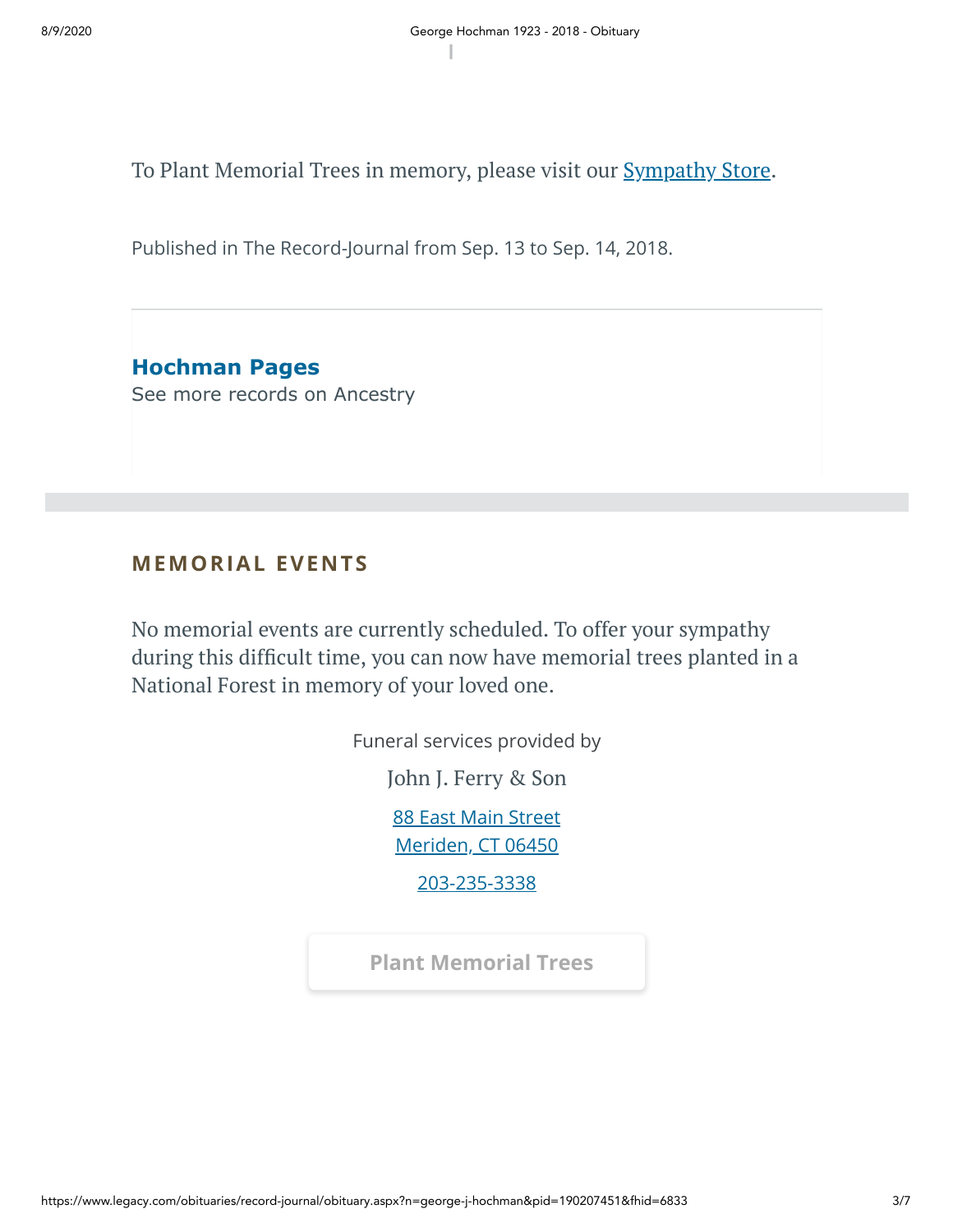# **MEMORIES & CO N DOLE N CES**

Guest Book sponsored by John J. Ferry & Son

What would you like to say about George?

Not sure what to say?  $\blacktriangleright$ 

Add a photo

Your Name

Your Email Address

Your Relationship

 $\boxdot$  Get email updates for this page

**Add Memory**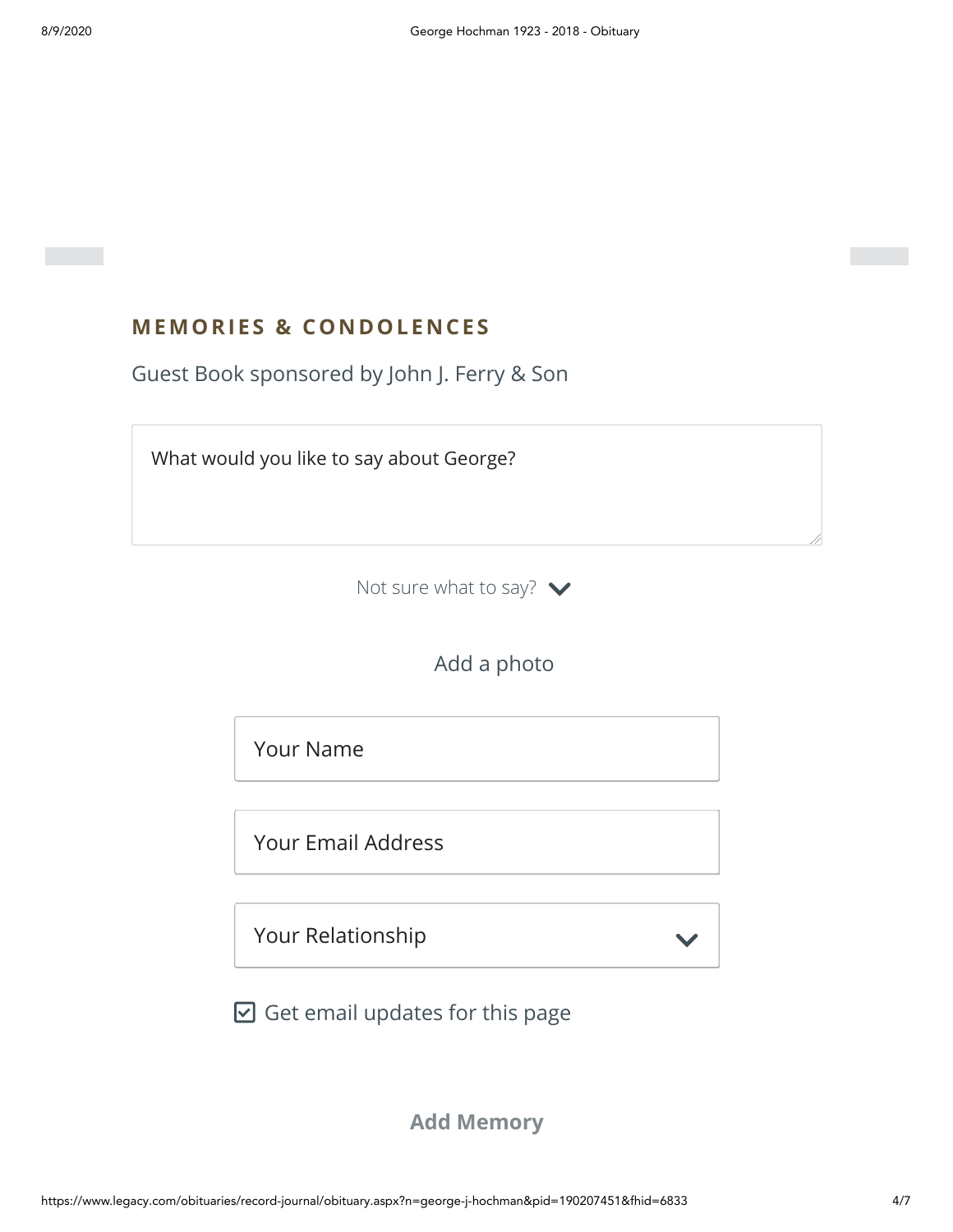8/9/2020 George Hochman 1923 - 2018 - Obituary [Posting Guidelines](https://www.legacy.com/guestbooks/posting-guidelines.aspx?n=George-Hochman&pid=190207451) | [FAQ](https://www.legacy.com/guestbooks/faq.aspx?n=George-Hochman&pid=190207451)

#### **4 entries**

December 21, 2018

We loved George and always had so much fun having him explain the nuances of betting the horses, listening intensely to his stories (and photos) of his time in the Navy in WWII, and enjoying him proudly tell us of his wonderful children and grandchildren. We await the time we will meet again. Chris and Colleen Neal

September 22, 2018

I remember George as one of the finest men I ever met. He was very willing to give me a chance to try new things and give me added responsibilities. I will never forget a demonstration, he gave me by driving a nail into a board with his bare fist. He was a remarkable man. John Gura, Oakdale, CT.

#### September 13, 2018

I worked with George for many years at American Cyanamid Company (Cytec Industries) He was a friendly, thoughtful co-worker. George always had a good story to tell and would never pass you by without stopping to say hello. We had many talks about the Horses and he was a good handicapper who gave me a few winners over the years when I would see him at OTB.

May George Hochman`s soul rest in peace. We will remember him at the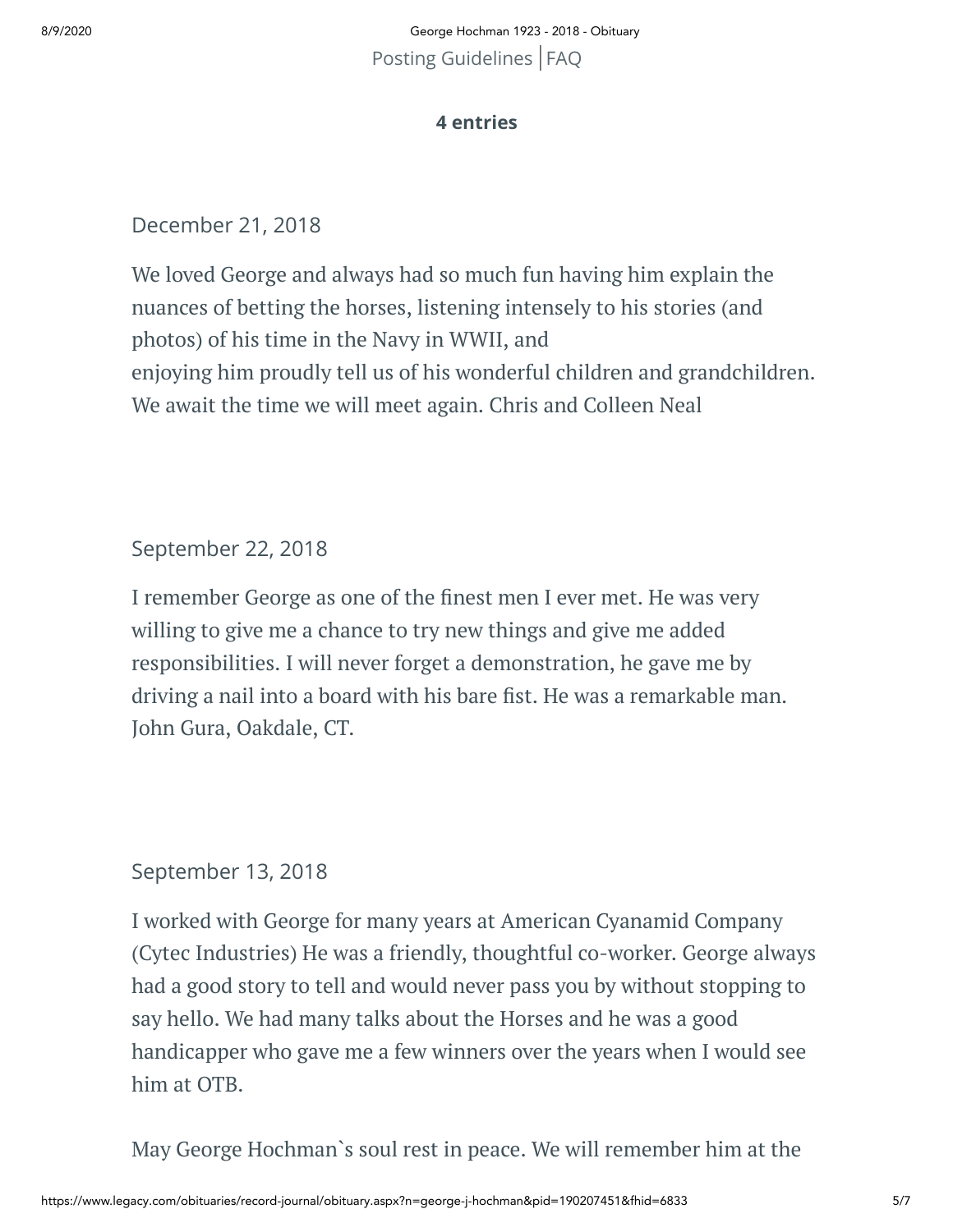Cyanamid 25 year Dinner Friday night. Sincerely, John A. Young Cromwell, Ct

**John young**

September 13, 2018

I first met George when I syarted working in Cyanamid, I found him always ready to welcome new employees. Friendly guy with a smile on his face. He helped me whenever needed. I used to meet him years later at the Barber Shop on Center St,he never changed his friendly nature. I will miss him as will so many others. Rest In Peace.

## **Tony Curcio**

## **INVITE OTHERS TO ADD MEMORIES**

Share to let others add their own memories and condolences



## **ADVICE & SUPPORT**

**[The Five Stages of Grief](https://www.legacy.com/news/advice-and-support/article/the-five-stages-of-grief) [Sympathy Advice](https://www.legacy.com/news/advice-and-support/article/sympathy-and-condolence-advice) [What Is a Eulogy?](https://www.legacy.com/news/advice-and-support/article/what-is-a-eulogy)**